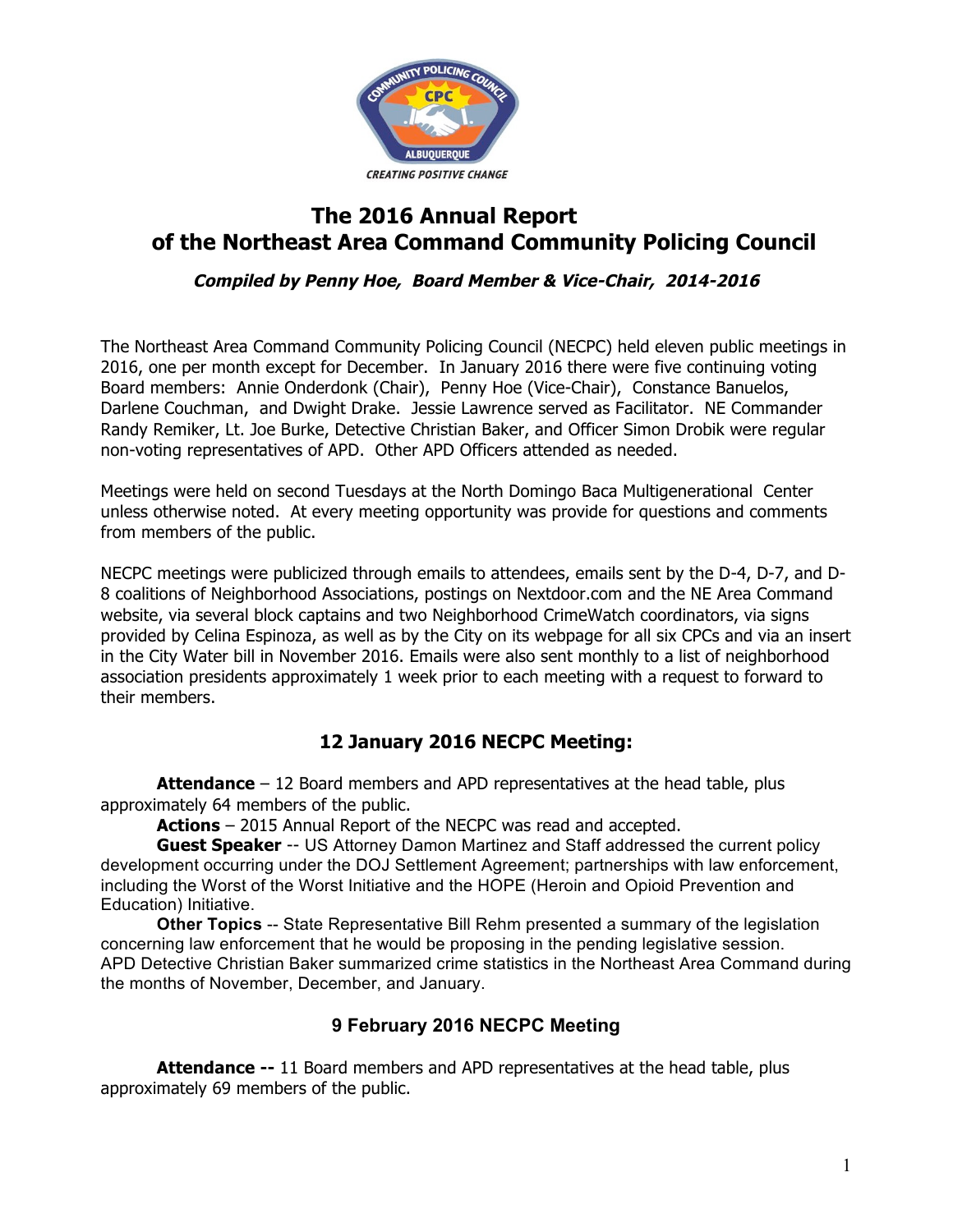**Other Topics --** After the APD report of crime statistics, meeting participants were asked for suggestions about implementing community policing and topics for recommendations. (See February minutes for list of suggestions.)

### **8 March 2016 NECPC Meeting**

**Attendance --** 14 Board members and APD representatives at the head table, plus approximately 51 members of the public.

**Actions –** The Board established an ad hoc committee, later called Neighborhood Watch Advocates (NWA) with a four-fold mission to collaborate with the Northeast Area Command in providing a resource for crime prevention, building trust between APD and the community, supporting Neighborhood Watch block captains, and advising the NECPC of possible recommendations.

**Guest Speakers --** Lt Jennifer Garcia, APD Internal Affairs, presented information on APD's new Use of Force Policy and answered questions from CPC members and members of the public. Susanne Brown, a member of the Police Oversight Board Committee on Use of Force, presented information about the Civilian Police Oversight Agency, the Police Oversight Board, and the Committee on Use of Force.

**Other Topics --** Two Department of Justice attorneys present answered questions about the roles of the DOJ and the independent monitor.

#### **12 April 2016 NECPC Meeting**

**Attendance --** 9 Board members and APD representatives at the head table, plus approximately 39 members of the public.

**Actions –** The Board heard reports on the March 26, 2016, public Summit Meeting of all six CPCs and on the progress of the ad hoc (NWA) committee.

**Other Topics** discussed by attendees included recruiting applicants to the NECPC, the background check process, and interviewing applicantsd. APD officers were asked to explain onbody cameras and APD policy for tracking use of them. Two proposed recommendations were deferred for lack of time.

#### **10 May 2016 NECPC Meeting**

**Attendance --** 11 Board members and APD representatives at the head table, plus approximately 38 members of the public.

**Actions –** Report of the ad hoc (NWA) committee

**Guest Speakers –** Peggy Howell, NM League of Women Voters, shared information about that organization and its involvement as part of the APD Forward coalition. Taina Colon presented information about her role with the ACLU and APD Forward. She stated that these organizations are able to provide support for CPC concerns and community concerns about progress on the settlement agreement.

#### **14 June 2016 NECPC Meeting**

**Attendance --** 10 Board members and APD representatives at the head table, plus approximately 17 members of the public.

**Actions –** The Board voted to receive Troy Taylor as a new Board member and heard the NWA report.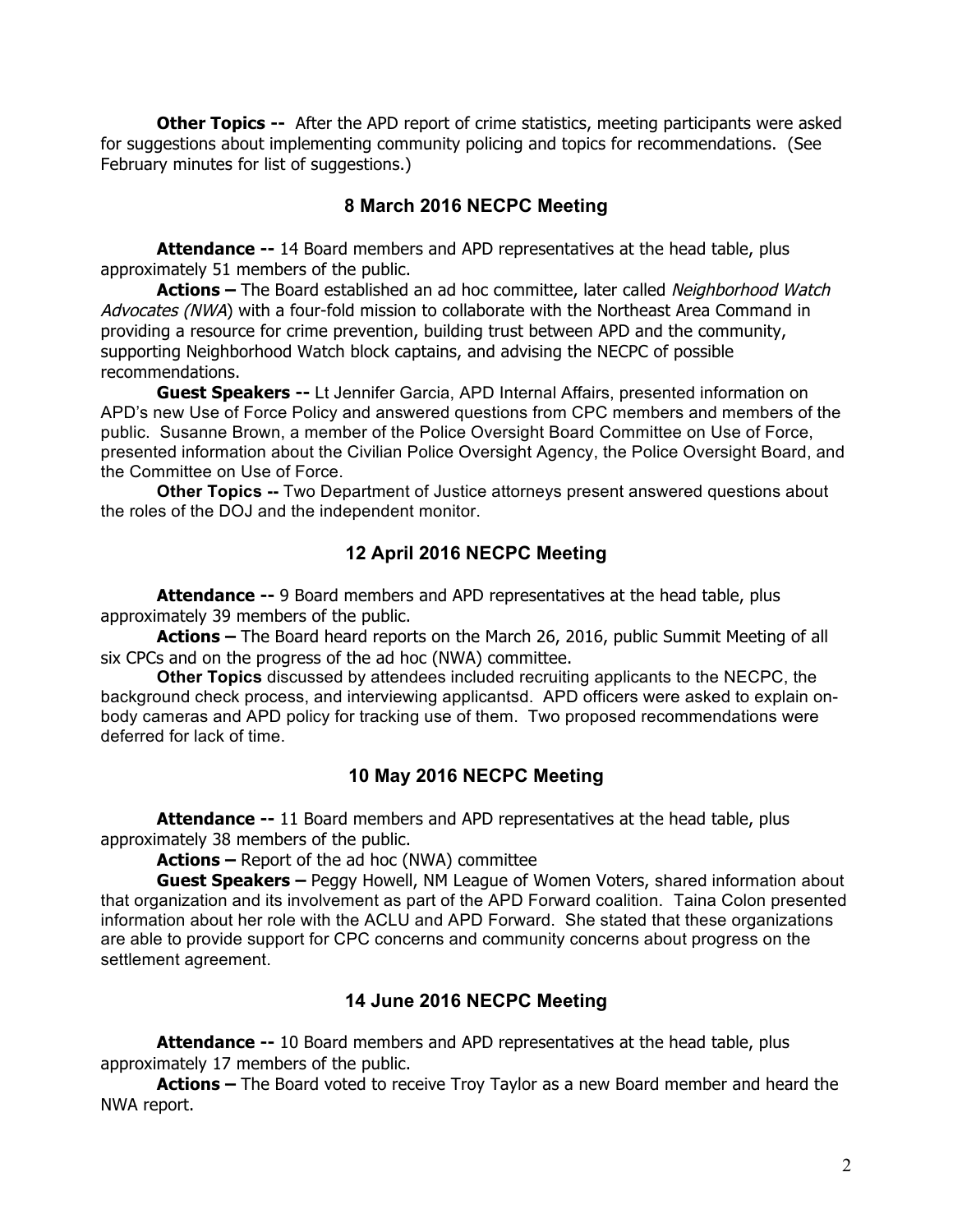**Guest Speaker --** Lt. Josh McDonald, APD SWAT Unit, presented information and answered questions from attendees about the SWAT team, its operations, and policy changes due to the settlement agreement.

#### **12 July 2016 NECPC Meeting**

**Attendance --** 16 Board members and APD representatives at the head table, plus approximately 48 members of the public.

**Actions --** NECPC council members voted to approve Brennan Williams and Stacy Oliva as voting board members, and Bettina Eklund, Eric Olivas, and Dorothy Woodward as non-voting board members who would be eligible to vote as soon as their background checks and ride-alongs have been completed.

**Other Topics --** Meeting attendees had a wide-ranging discussion about topics including recent news events, race, police procedures, the role of police in the community, the DOJ settlement agreement, the Thin Blue Line symbol, homelessness, and mental health.

#### **9 August 2016 NECPC Meeting**

**Attendance –** 17 Board members and APD representatives at the head table, plus approximately 52 members of the public.

**Actions –** The NWA report invited block captains, individuals who want to form Neighborhood Watches, and other interested persons to a Symposium August  $24<sup>th</sup>$  at Heights Cumberland Presbyterian Church.

**APD Presentations –** Celina Espinoza, on behalf of Chief Eden, presented a comprehensive explanation of the development of new APD policies under the settlement agreement, including changes to the policy development process; training for officers in the new policies; APD compliance with the settlement agreement; and the roles of the Community Policing Councils under the settlement agreement. Nicole Chavez-Lucero, APD's new community outreach coordinator, introduced herself and stated that her role will be to work with the CPCs and increase involvement between APD and the community.

**Other topics –** Community attendees asked questions and discussed staffing needs, the monitor's reports, the APD culture, 12-hour officer shifts, the possibility of a night court, and the possibility of a grand jury. (See the August minutes for details.)

#### **Monday, 19 September 16 NECPC Meeting at Risen Savior Catholic Church**

**Attendance** -- 14 Board members and APD representatives at the head table, plus approximately 35 members of the public.

**Actions** – Janet Butts, Chair of the NWA, reported that 69 persons attended the 8/24/16 Symposium and that another Symposium woulkd be held later in the fall. The committee's criteria for success include the number of people that participate, the number of requests for more training and information, and the number of new neighborhood watches and block captains.

**APD Presentation --** Lt Joe Burke described the Police and Community Together (PACT) pilot program being initiated in the Northeast Area Command to expand and redefine community policing and community outreach and work to address root causes of crime. There was extensive public discussion about Community Policing as well as other topics, including mentsl health services.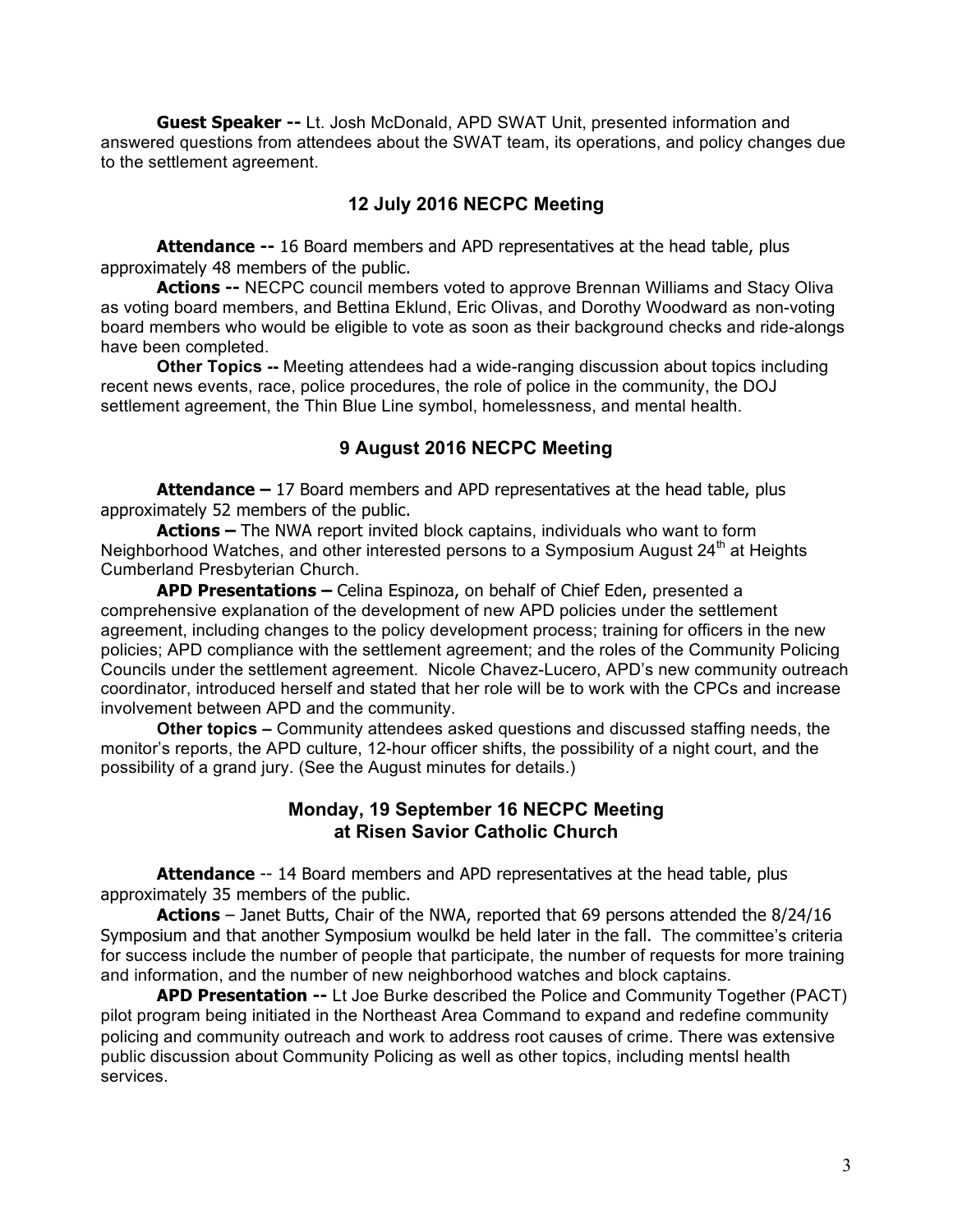#### **Monday, 17 October 16 NECPC Meeting at Risen Savior Catholic Church**

**Attendance** -- 13 Board members and APD representatives at the head table, plus approximately 38 members of the public.

**Actions** – Copies of the draft NECPC Guidelines were distributed for public review. The NWA report announced a second Symposium on November 9<sup>th</sup> and a coffee for Block Captains in December.

**Recommendations** – The Board voted to re-submit the three NECPC 2015 recommendations using the new approved form in order to have official response in auditable form for the DOJ Monitor on what actions APD took on the recommendations. (See the October minutes for a list of these recommendations that were re-submitted.) A new recommendation was proposed on getting information about *What to Do If Stopped By a Cop* into the high schools for teen drivers. Attendees made suggestions to expand and improve the recommendation, so it was deferred to the next meeting.

**Guest Speakers** -- Danny Whatley explained the scope of his work with the Mental Health Response Advisory Committee (MHRAC) and The Rock at Noonday. Jennifer Metzler, discussed her work with Albuquerque Health Care for the Homeless. Questions from the public included how to provide resources for the homeless, homeless veterans, the root causes of homelessness, the stigma of mental illness, the needs of Native homeless individuals, the planned Bernalillo County mental health triage centers, the costs of providing housing to the homeless, and how to address panhandling.

#### **Monday, 21 November 16 NECPC Meeting at Risen Savior Catholic Church**

**Attendance** -- 15 Board members and APD representatives at the head table, plus approximately 15 members of the public.

**Actions** – The Board approved the NECPC Guidelines and the recommendation on Teen Drivers, which was signed and given to Nicole Chavez-Lucero. A recommendation on Bicycle Cops was tabled. The new ongoing Board recognized the five Board members whose tterms expired Dec  $31<sup>st</sup>$ . The Board distributed a survey to gather demographic information about public attendees.

**Guest Speaker** -- Katrina Hotrum, Director of Bernalillo County Department of Substance Abuse and Treatment, presented information about the Bernalillo County Behavioral Health Initiative, including its history, current priorities, and partnerships. Discussion included questions about coordination between different government entities, how to obtain the necessary workforce, and relevant state legislation in the 2017 legislative session.

#### **Additional Training, Summits, Hearings, and Other Meetings attended by Members of the NECPC Board**

All-day **Training sessions** for the Boards of all six CPCs were held on Saturday, April 16<sup>th</sup> and April  $23^{\text{rd}}$ , 2016.

Public **Summit Meetings** of all six CPC Board members were called and facilitated by the Citizen Police Oversight Agency (CPOA) on March 26<sup>th</sup>, July 25<sup>th</sup> and November, XX 2016. The Report on the March Summit can be found in the 4/12/16 minutes.

**Conferences in the US Attorney's Office** were held with all six CPC Boards on June 15<sup>th</sup> and November  $16<sup>th</sup>$ , 2016.